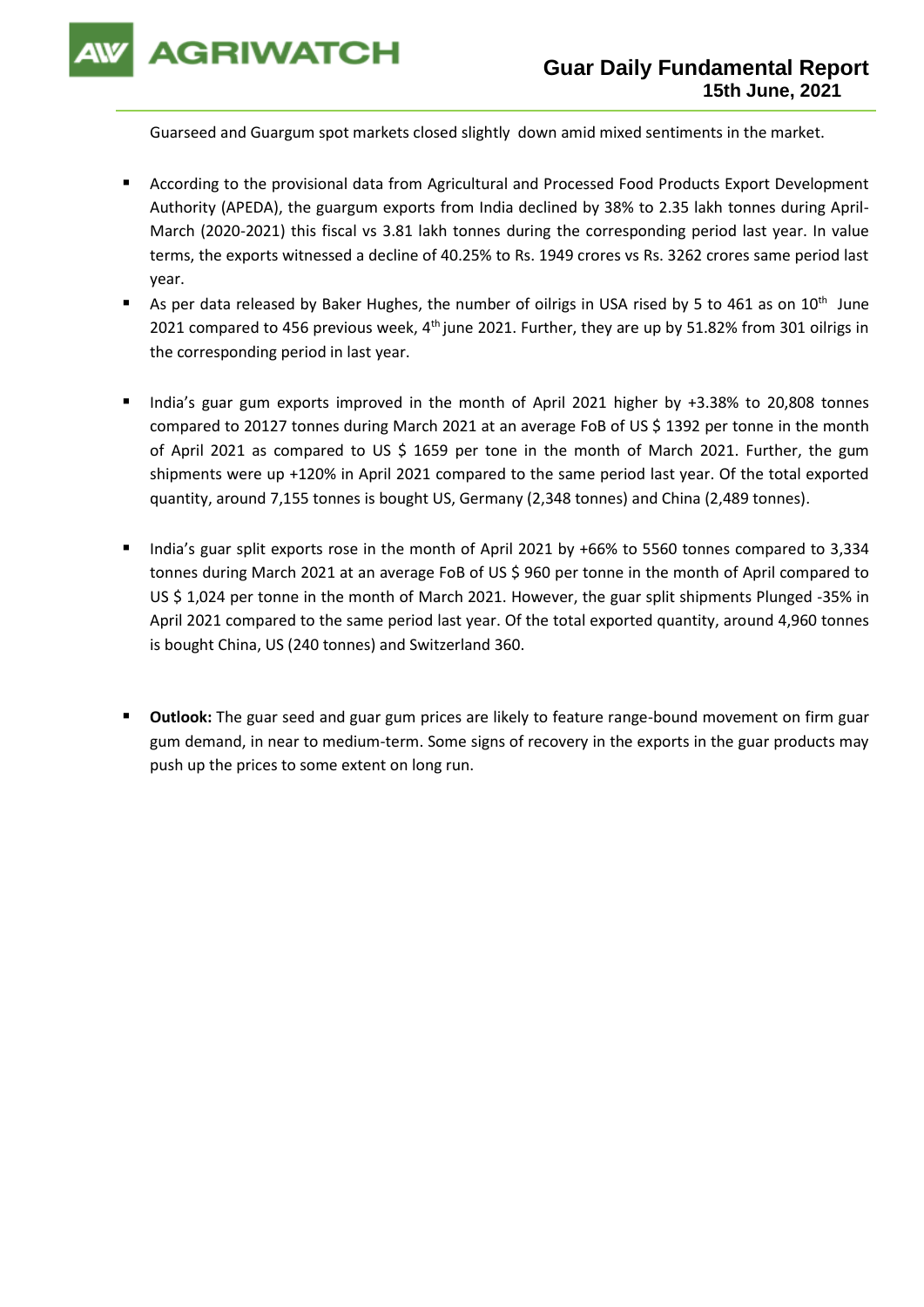

| NCDEX-FUTURES MARKET - Guar Seed |         |      |             |      |              |               |         |       |         |
|----------------------------------|---------|------|-------------|------|--------------|---------------|---------|-------|---------|
| <b>Contract</b>                  | $+/-$   | Open | <b>High</b> | Low  | <b>Close</b> | <b>Volume</b> | Change  | ΟI    | Change  |
| <b>Jun-21</b>                    | $-0.74$ | 4015 | 4034        | 3980 | 4038         | 10370         | $-2265$ | 4260  | $-5950$ |
| <b>Jul-21</b>                    | $-0.78$ | 4100 | 4114        | 4061 | 4120         | 17730         | 55      | 53735 | 5845    |

| NCDEX-FUTURES MARKET- Guar Gum |         |             |      |      |              |               |        |       |          |
|--------------------------------|---------|-------------|------|------|--------------|---------------|--------|-------|----------|
| <b>Contract</b>                | +/-     | <b>Open</b> | High | Low  | <b>Close</b> | <b>Volume</b> | Change | ΟI    | Change   |
| <b>Jun-21</b>                  | $-0.85$ | 6242        | 6248 | 6122 | 6248         | 3540          | 5870   | 675   | $-2,160$ |
| <b>Jul-21</b>                  | $-0.48$ | 6280        | 6320 | 6250 | 6301         | 6855          | 8195   | 54300 | 1.340    |

| <b>Guar seed Stock Position &amp; EDD:</b> |              |                   |                          |                          |  |  |  |
|--------------------------------------------|--------------|-------------------|--------------------------|--------------------------|--|--|--|
|                                            | <b>Demat</b> | <b>In-Process</b> | <b>Total</b>             | <b>EDD</b>               |  |  |  |
| <b>Stocks</b>                              | 12-Jun-21    | 12-Jun-21         | $12$ -Jun-<br>21         | 07-Jun-21                |  |  |  |
| <b>Bikaner</b>                             | 22185        | ۰                 | 22185                    | 23863                    |  |  |  |
| <b>Deesa</b>                               | -            | ٠                 | $\overline{\phantom{0}}$ | $\overline{\phantom{0}}$ |  |  |  |
| Sri Ganganagar                             | 2990         | ۰                 | 2990                     | 3070                     |  |  |  |
| <b>Jodhpur</b>                             | 1124         | -                 | 1124                     | 1124                     |  |  |  |
| <b>Nokha</b>                               | -            | ۰                 |                          | $\overline{\phantom{0}}$ |  |  |  |

| <b>Guar Gum Stock Position &amp; EDD:</b> |                |                   |                  |                  |  |  |  |
|-------------------------------------------|----------------|-------------------|------------------|------------------|--|--|--|
|                                           | <b>Demat</b>   | <b>In-Process</b> | Total            | <b>EDD</b>       |  |  |  |
| <b>Stocks</b>                             | 12-Jun-21      | 12-Jun-21         | $12$ -Jun-<br>21 | 07-Jun-21        |  |  |  |
| Deesa                                     | 0              | 0                 | 0                | $\Omega$         |  |  |  |
| <b>Bikaner</b>                            | 2573           | $\Omega$          | 2573             | 2594             |  |  |  |
| Jodhpur                                   | 10882          | 94                | 10976            | 11095            |  |  |  |
| <b>Nokha</b>                              | 3940           | 30                | 3970             | 3870             |  |  |  |
| Sri Ganganagar                            | 667            | 0                 | 667              | 771              |  |  |  |
|                                           |                |                   |                  | <b>12-Jun-21</b> |  |  |  |
| <b>Churi and Korma Prices:</b>            |                |                   |                  | 12-Jun-21        |  |  |  |
| <b>Commodity</b>                          | <b>Center</b>  |                   | Rs./75 kg.       |                  |  |  |  |
| Churi                                     | Jodhpur        | <b>NR</b>         |                  |                  |  |  |  |
| <b>Korma</b>                              | Jodhpur        | <b>NR</b>         |                  |                  |  |  |  |
| Churi                                     | Sri Ganganagar |                   | <b>NR</b>        |                  |  |  |  |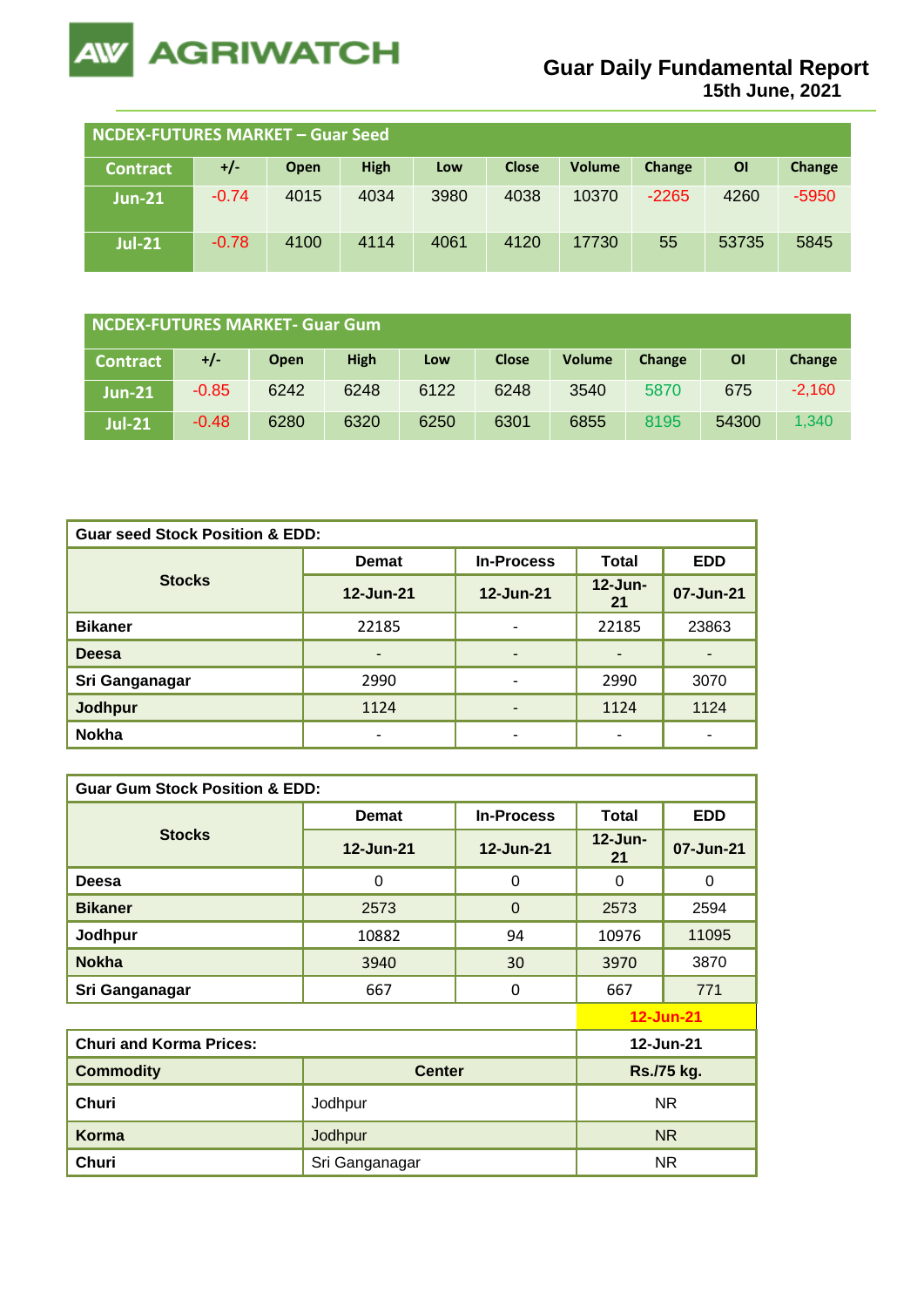

| Korma | ∕ Sri Ganganagar | <b>NR</b> |
|-------|------------------|-----------|
|-------|------------------|-----------|

| <b>Guar Export Prices:</b>         |                             | 12-Jun-21     | 12-Jun-21     |
|------------------------------------|-----------------------------|---------------|---------------|
|                                    | Variety                     | Value (Rs/Kg) | Value (\$/MT) |
| <b>Guargum/Split (Mundra Port)</b> |                             | <b>NR</b>     | <b>NR</b>     |
|                                    | 200 Mesh 5000<br>CPS        | <b>NR</b>     | <b>NR</b>     |
| <b>Guargum Powder</b>              | 200 Mesh 3500<br><b>CPS</b> | <b>NR</b>     | <b>NR</b>     |
|                                    | Meal 40%                    | <b>NR</b>     | <b>NR</b>     |
| <b>Guargum Meal</b>                | <b>Meal 50%</b>             | <b>NR</b>     | <b>NR</b>     |

|                  | <b>Guar Seed Prices at Key Spot Markets:</b> |                           |                      |                        |                              |  |
|------------------|----------------------------------------------|---------------------------|----------------------|------------------------|------------------------------|--|
| <b>Commodity</b> |                                              |                           |                      | <b>Prices (Rs/Qtl)</b> |                              |  |
| <b>Guar Seed</b> | <b>District</b>                              | <b>Centre</b>             | <b>14-Jun-</b><br>21 | $12$ -Jun-<br>21       | <b>Change</b>                |  |
|                  | Jodhpur                                      | Jodhpur (Loose)           | 3925                 | 3950                   | $-25$                        |  |
|                  |                                              | Jodhpur(Delivery)         | 4121                 | 4148                   | $-26$                        |  |
|                  |                                              | Sri-Ganganagar(Loose)     | 3950                 | <b>NR</b>              | $\blacksquare$               |  |
|                  |                                              | Sri-Ganganagar (Delivery) | 4100                 | <b>NR</b>              | $\blacksquare$               |  |
|                  | Sri-Ganganagar                               | Rawla (Loose)             | <b>NR</b>            | <b>NR</b>              | $\blacksquare$               |  |
|                  |                                              | Gharsana (Loose)          | <b>NA</b>            | <b>NA</b>              | $\blacksquare$               |  |
|                  |                                              | Raisinghnagar (Loose)     | 3875                 | 3900                   | $-25$                        |  |
|                  | <b>Bikaner</b>                               | Bikaner (Loose)           | 3860                 | 3900                   | $-40$                        |  |
|                  |                                              | Bikaner (Delivery)        | 4053                 | 4095                   | $-42$                        |  |
|                  |                                              | Nokha(Loose)              | 3950                 | Closed                 | $\blacksquare$               |  |
| Rajasthan        |                                              | Nokha (Delivery)          | 4148                 | closed                 | $\blacksquare$               |  |
|                  |                                              | Khajuwala (Loose)         | 3900                 | Closed                 | $\blacksquare$               |  |
|                  |                                              | Khajuwala (Delivery)      | 4095                 | Closed                 | $\qquad \qquad \blacksquare$ |  |
|                  |                                              | Lunkaransar (Loose)       | 3900                 | Closed                 | $\blacksquare$               |  |
|                  |                                              | Hanumangarh (Loose)       | <b>NA</b>            | <b>NA</b>              | $\qquad \qquad \blacksquare$ |  |
|                  |                                              | Hanumangarh (Delivery)    | <b>NA</b>            | <b>NA</b>              | $\blacksquare$               |  |
|                  | Hanumangarh                                  | Nohar (Loose)             | <b>NR</b>            | <b>NR</b>              | $\qquad \qquad \blacksquare$ |  |
|                  |                                              | Pilibanga (Loose)         | <b>NA</b>            | <b>NA</b>              | $\qquad \qquad \blacksquare$ |  |
|                  | <b>Nagaur</b>                                | Nagaur (Loose)            | <b>NA</b>            | <b>NA</b>              | $\blacksquare$               |  |
|                  | <b>Churu</b>                                 | Churu (Delivery)          | <b>NA</b>            | <b>NA</b>              | $\blacksquare$               |  |
|                  | <b>Alwar</b>                                 | Alwar (Loose)             | <b>NR</b>            | <b>NR</b>              | $\qquad \qquad \blacksquare$ |  |
| Haryana          | <b>Hisar</b>                                 | Adampur (Loose)           | 3950                 | 3950                   | <b>Unch</b>                  |  |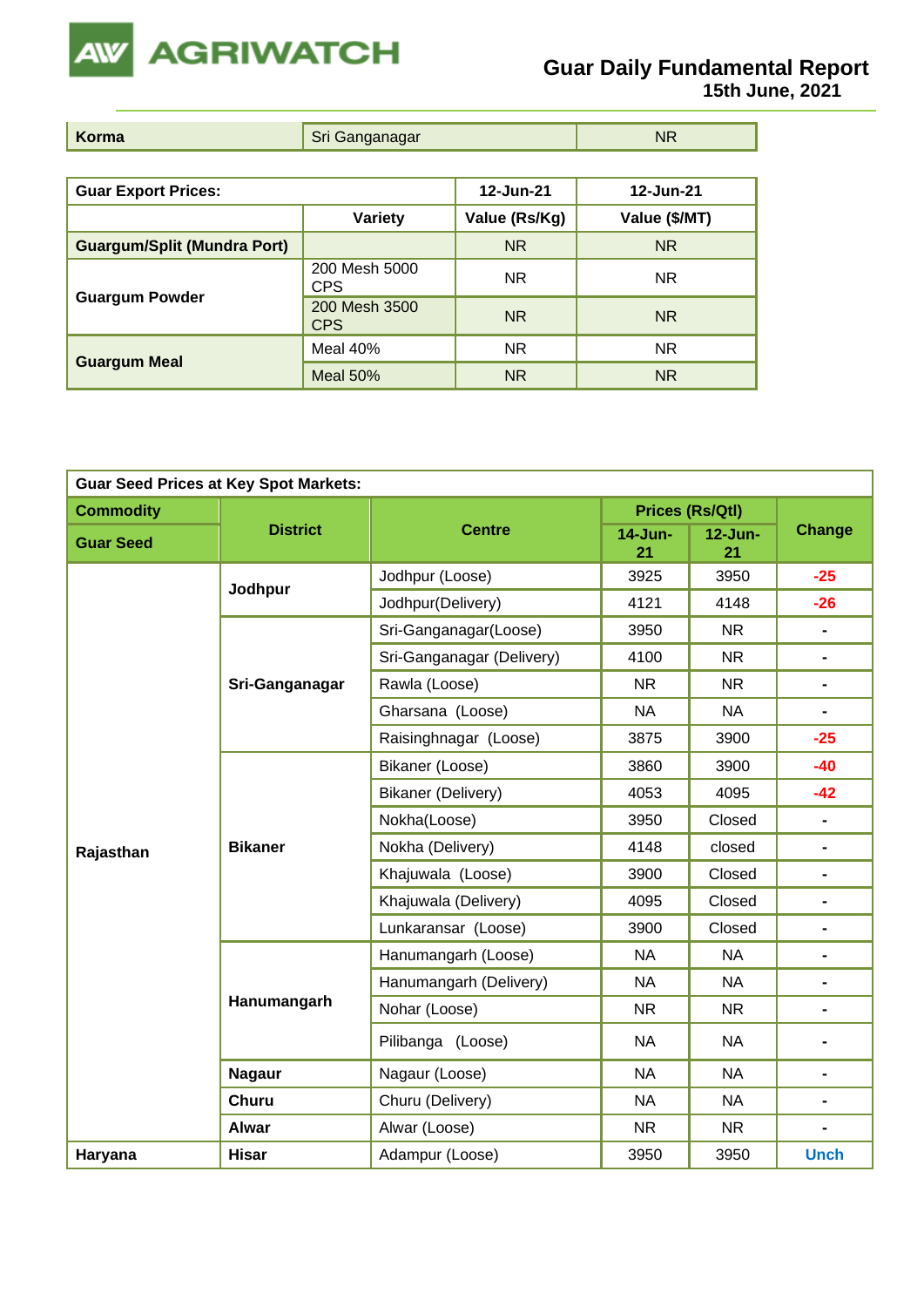

|                       |                    | Adampur (Delivery)  | 4148      | 4148      | <b>Unch</b>    |
|-----------------------|--------------------|---------------------|-----------|-----------|----------------|
|                       | <b>Bhiwani</b>     | Bhiwani (Delivery)  | 4100      | <b>NR</b> |                |
|                       |                    | Siwani (Loose)      | 4100      | 4125      | $-25$          |
|                       |                    | Sirsa (Loose)       | 3900      | Closed    | $\frac{1}{2}$  |
|                       | <b>Sirsa</b>       | Dhabwali (Loose)    | <b>NA</b> | <b>NA</b> | $\blacksquare$ |
|                       |                    | Dhabwali (Delivery) | <b>NA</b> | <b>NA</b> | $\blacksquare$ |
|                       |                    | Ellanabad (Loose)   | <b>NR</b> | <b>NR</b> | -              |
|                       | Fatehabad          | Fatehabad (Loose)   | 3900      | 3950      | $-50$          |
|                       | <b>Banaskantha</b> | Deesa (Loose)       | <b>NA</b> | <b>NA</b> | $\blacksquare$ |
|                       | Patan              | Patan (Loose)       | 3715      | 3710      | 5              |
| Gujarat               | Rajkot             | Rajkot (Loose)      | 3770      | 3710      | 60             |
|                       | Jamnagar           | Dhrol (Loose)       | <b>NA</b> | <b>NA</b> | $\blacksquare$ |
| <b>Madhya Pradesh</b> | <b>Gwalior</b>     | Dabra (Loose)       | <b>NR</b> | #N/A      | $\blacksquare$ |
| <b>Guar Gum</b>       |                    |                     |           |           |                |
|                       | Jodhpur            | Jodhpur             | 6300      | 6300      | <b>Unch</b>    |
| Rajasthan             | <b>Alwar</b>       | Alwar               | <b>NR</b> | <b>NR</b> | $\blacksquare$ |
|                       | Hanumangarh        | Nohar               | <b>NR</b> | <b>NR</b> | $\blacksquare$ |
|                       | <b>Bhiwani</b>     | Bhiwani             | 6350      | <b>NR</b> | $\blacksquare$ |
|                       |                    | <b>Sirsa</b>        | 6300      | Closed    | $\blacksquare$ |
| Haryana               | <b>Sirsa</b>       | Dhabwali            | <b>NA</b> | <b>NA</b> | $\blacksquare$ |
|                       |                    | Ellanabad           | <b>NR</b> | <b>NR</b> | -              |
|                       | Fatehabad          | Fatehabad           | 6300      | 6400      | $-100$         |

| <b>Guar Seed Arrivals in Key Centers</b> |                 |                |                            |                  |                |  |  |
|------------------------------------------|-----------------|----------------|----------------------------|------------------|----------------|--|--|
| <b>Commodity</b>                         |                 | <b>Centre</b>  | <b>Arrivals (Quintals)</b> |                  |                |  |  |
| <b>Guar Seed</b>                         | <b>District</b> |                | $14$ -Jun-<br>21           | $12$ -Jun-<br>21 | <b>Change</b>  |  |  |
|                                          | Jodhpur         | Jodhpur        | <b>NA</b>                  | <b>NA</b>        | $\blacksquare$ |  |  |
|                                          |                 | Sri-Ganganagar | 300                        | <b>NR</b>        | $\blacksquare$ |  |  |
|                                          |                 | Rawla          | <b>NR</b>                  | <b>NR</b>        |                |  |  |
|                                          | Sri-Ganganagar  | Gharsana       | <b>NA</b>                  | <b>NA</b>        |                |  |  |
|                                          |                 | Raisinghnagar  | 60                         | 30               | 30             |  |  |
|                                          | <b>Bikaner</b>  | <b>Bikaner</b> | 300                        | 100              | 200            |  |  |
| Rajasthan                                |                 | Nokha          | 250                        | Closed           | $\blacksquare$ |  |  |
|                                          |                 | Khajuwala      | 300                        | Closed           | $\blacksquare$ |  |  |
|                                          |                 | Lunkaransar    | 200                        | Closed           |                |  |  |
|                                          |                 | Hanumangarh    | NA                         | <b>NA</b>        | -              |  |  |
|                                          | Hanumangarh     | Nohar          | <b>NR</b>                  | NR               | $\blacksquare$ |  |  |
|                                          |                 | Pilibanga      | <b>NA</b>                  | <b>NA</b>        |                |  |  |
|                                          | <b>Nagaur</b>   | Nagaur         | <b>NA</b>                  | <b>NA</b>        |                |  |  |